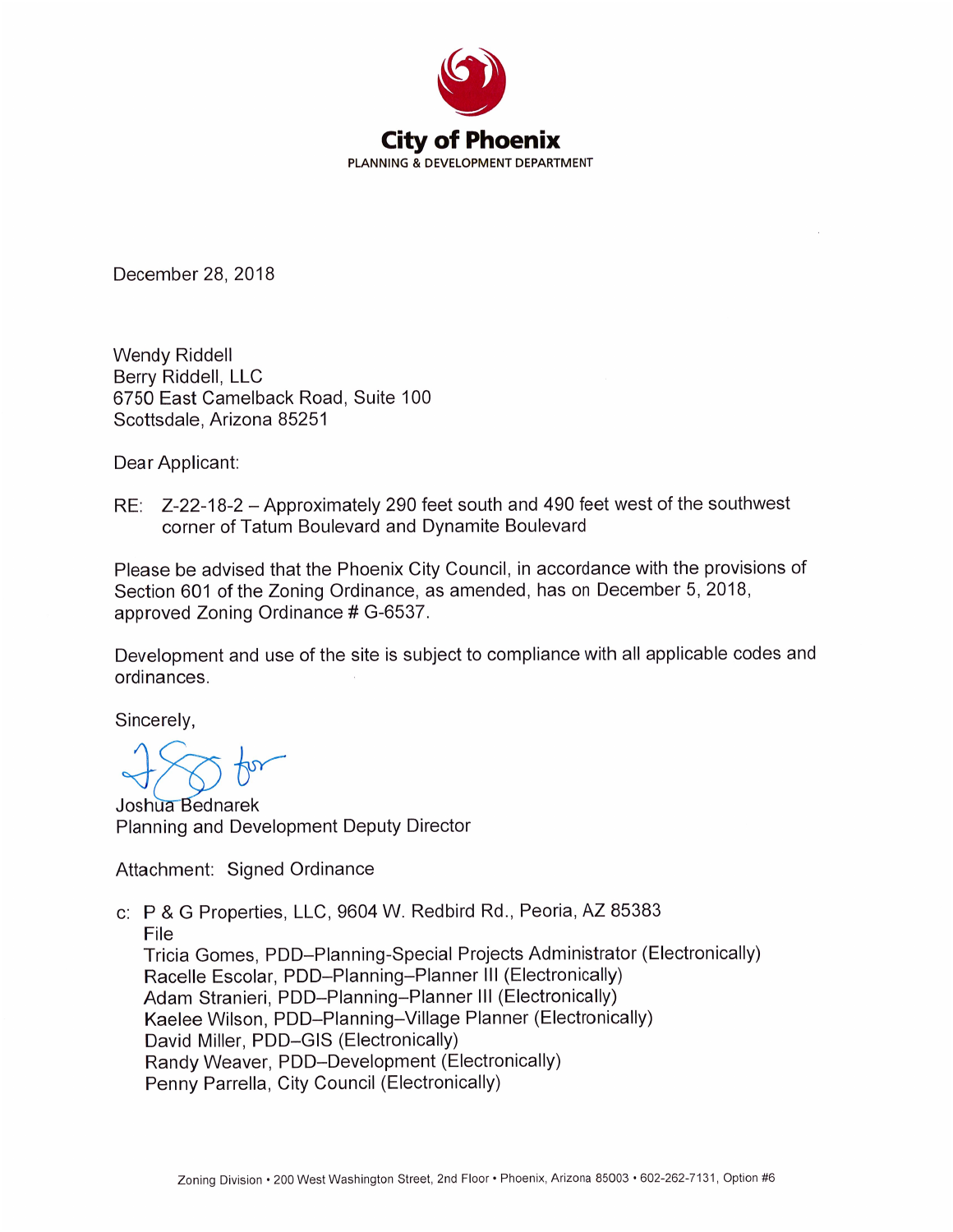## Official Records of Maricopa County Recorder ADRIAN FONTES 20180928800 12/19/2018 10:43 ELECTRONIC RECORDING G6537-6-1-1--

## ORDINANCE G-6537

AN ORDINANCE AMENDING THE ZONING DISTRICT MAP ADOPTED PURSUANT TO SECTION 601 OF THE CITY OF PHOENIX ORDINANCE BY CHANGING THE ZONING DISTRICT CLASSIFICATION FOR THE PARCEL DESCRIBED HEREIN (CASE Z-22-18-2) FROM C-1 (NEIGHBORHOOD RETAIL) TO PUD (PLANNED UNIT-DEVELOPMENT).

BE IT ORDAINED BY THE COUNCIL OF THE CITY OF PHOENIX, as

follows:

SECTION 1. The zoning of an approximately 5.12 acre property located approximately 290 feet south and 490 feet west of the southwest corner of Tatum Boulevard and Dynamite Boulevard in a portion of Section 31, Township 5 North, Range 4 East, as described more specifically in Exhibit "A", is hereby changed from C-1 (Neighborhood Retail) to PUD (Planned Unit Development).

SECTION 2. The Planning and Development Director is instructed to modify the Zoning Map of the City of Phoenix to reflect this use district classification change as shown in Exhibit "B".

SECTION 3. Due to the site's specific physical conditions and the use district applied for by the applicant, this rezoning is subject to the following stipulations, violation of which shall be treated in the same manner as a violation of the City of Phoenix Zoning Ordinance: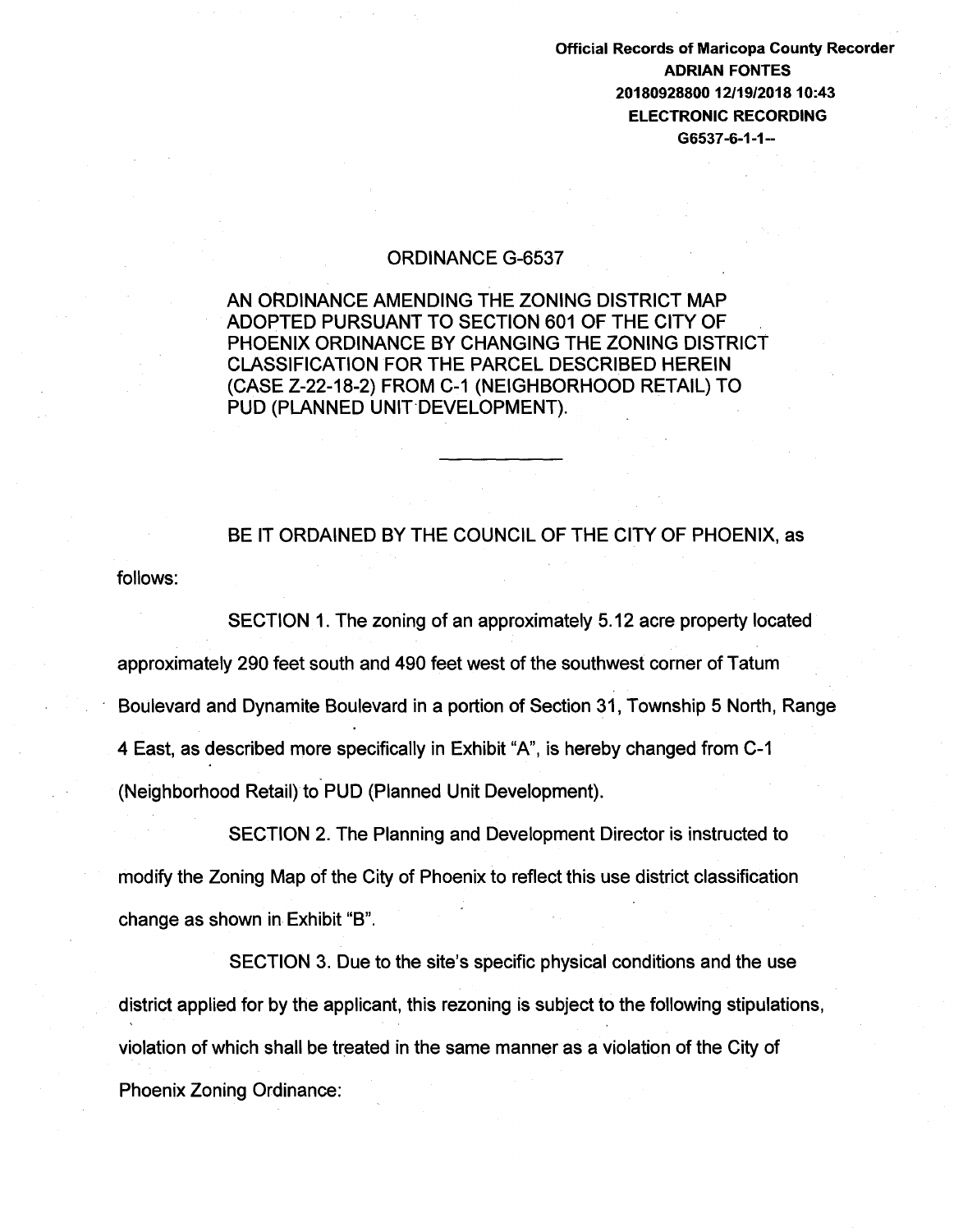- 1. An updated Development Narrative for the Tatum & Dynamite Self-Storage 'puD reflecting the changes approved through this request shall be submitted to the Planning and Development Department within 30 days of City Council approval of this request. The updated Development Narrative shall be consistent with the Development Narrative date stamped September 27, 2018 as modified by the following stipulations:
	- a. An updated Landscape Plan date stamped October 31, 2018 shall be added as Exhibit D.
	- b. Page 14-15, Landscaping Standards, the following shall be added:
		- i. Streetscape (north), exclusive of drainage ways shall provide 1 tree and 5 shrubs for every 20 linear feet of street frontage, 20 foot on center or equivalent groupings.
		- ii. Streetscape (east), exclusive of drainage ways shall provide 1 tree and 5 shrubs for every 20 linear feet of street frontage, 20 foot on center or equivalent groupings.
		- iii. Perimeter landscape setback (exclusive of streetscape standards and drainage ways) shall provide 1 tree and 5 shrubs for every 15 linear feet of property line, 20-foot on center or equivalent groupings.
		- iv. All landscape areas outside of required landscape setbacks, exclusive of drainage ways shall provide 1 tree and 5 shrubs for every 800 square feet of landscape area.
- 2. The developer shall construct all streets within and adjacent to the development with paving, curb, gutter sidewalk, curb ramps, driveways, streetlights, median islands, landscaping and other incidentals, as per plans approved by the Planning and Development Department. All improvements shall comply with all ADA accessibility standards.
- 3. In the event archaeological materials are encountered during construction, the developer shall immediately cease all ground disturbing activities within a 33-foot radius of the discovery, notify the City Archaeologist, and allow time for the Archaeology Office to properly assess the materials.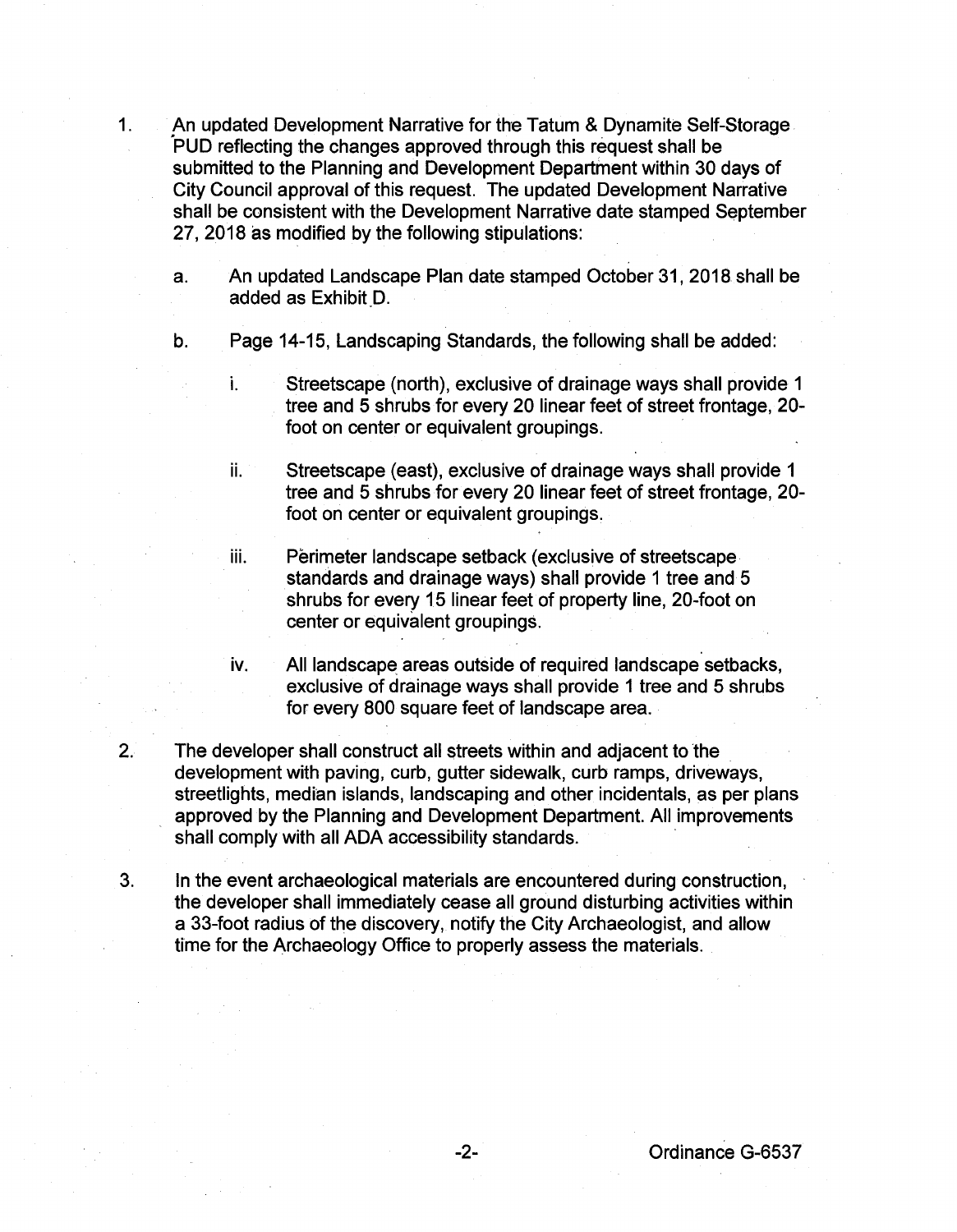4. All sidewalks shall be detached with a minimum five-foot wide landscaped strip located between the sidewalk and back of curb, and shall include minimum two-inch caliper shade trees planted a minimum of 20 feet on center or equivalent groupings along both sides of the sidewalk, as approved by the Planning and Development Department. The landscape strip shall be installed by the developer and maintained by adjacent property owner.

5. The development shall be in general conformance to the Landscape Plan date stamped October 31, 2018, exclusive of trees shown in drainage ways, as approved by the Planning and Development Department.

6. All landscaping along the southern property line, south of the wash, shall be installed prior to the issuance of any building permit, as approved by the Planning and Development Department.

7. Prior to preliminary site plan approval, the landowner shall execute a Proposition 207 Waiver of Claims in a form approved by the City Attorney's Office. The Waiver shall be recorded with the Maricopa County Recorder's Office and delivered to the City to be included in the rezoning application file for record.

SECTION 4. If any section, subsection, sentence, clause, phrase or

portion of this ordinance is for any reason held to be invalid or unconstitutional by the

decision of any court of competent jurisdiction, such decision shall not affect the validity

of the remaining portions hereof.

PASSED by the Council of the City of Phoenix this 5th day of December,

2018.

Thelde Welliams

MAYOR

ATTEST: Jewise Archibald City Clerk



..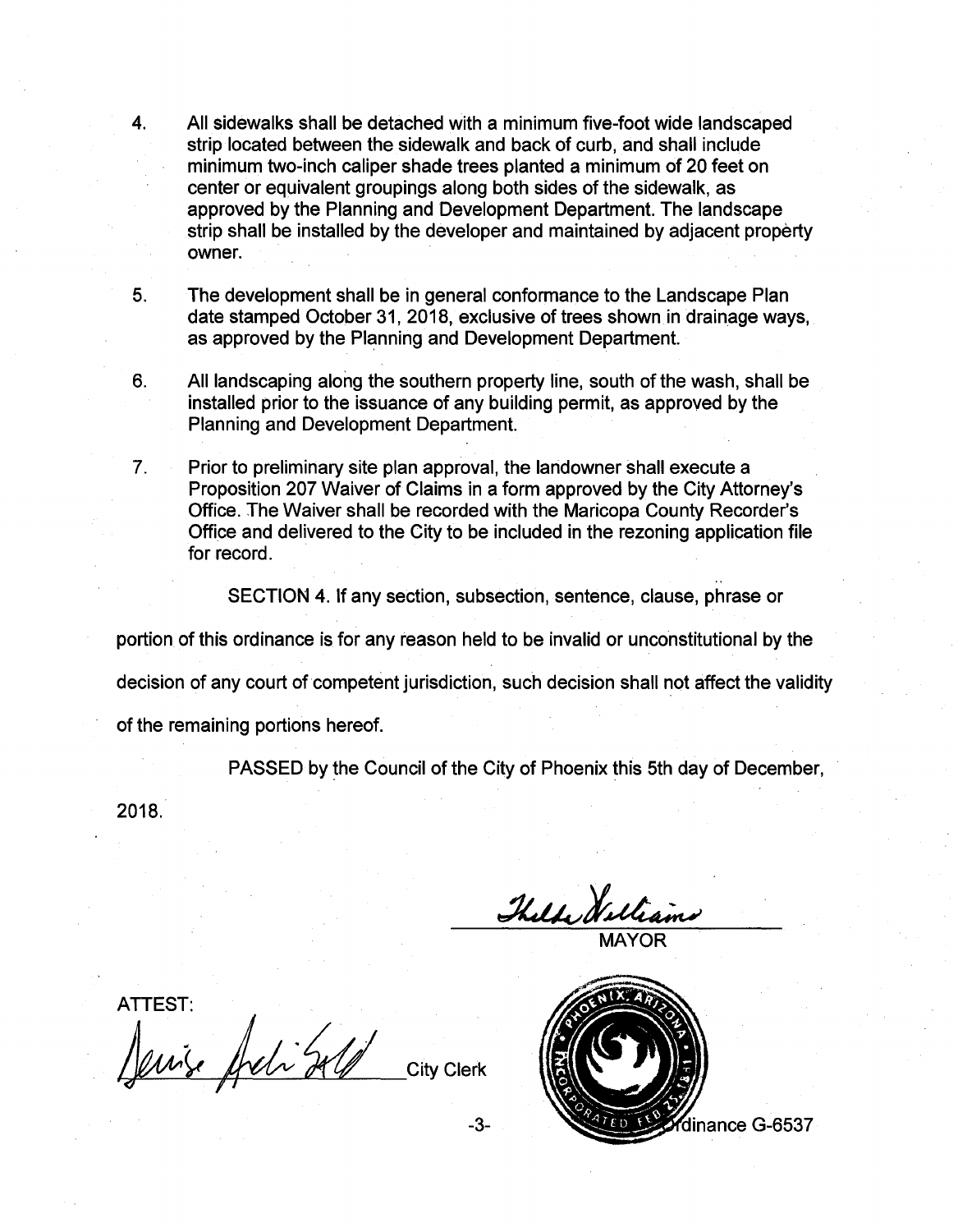APPROVED AS TO FORM:

\_Acting City Attorney  $\mathsf{P}^{\mathsf{m}}{}^{\mathsf{l}}$ 

REVIEWED BY: **RUNITE:**City Manager

PL:tmi:LF18-3443:12/5/18:2081157v1

Exhibits: A – Legal Description (1 Page) B- Ordinance Location Map (1 Page)

-4- Ordinance G-6537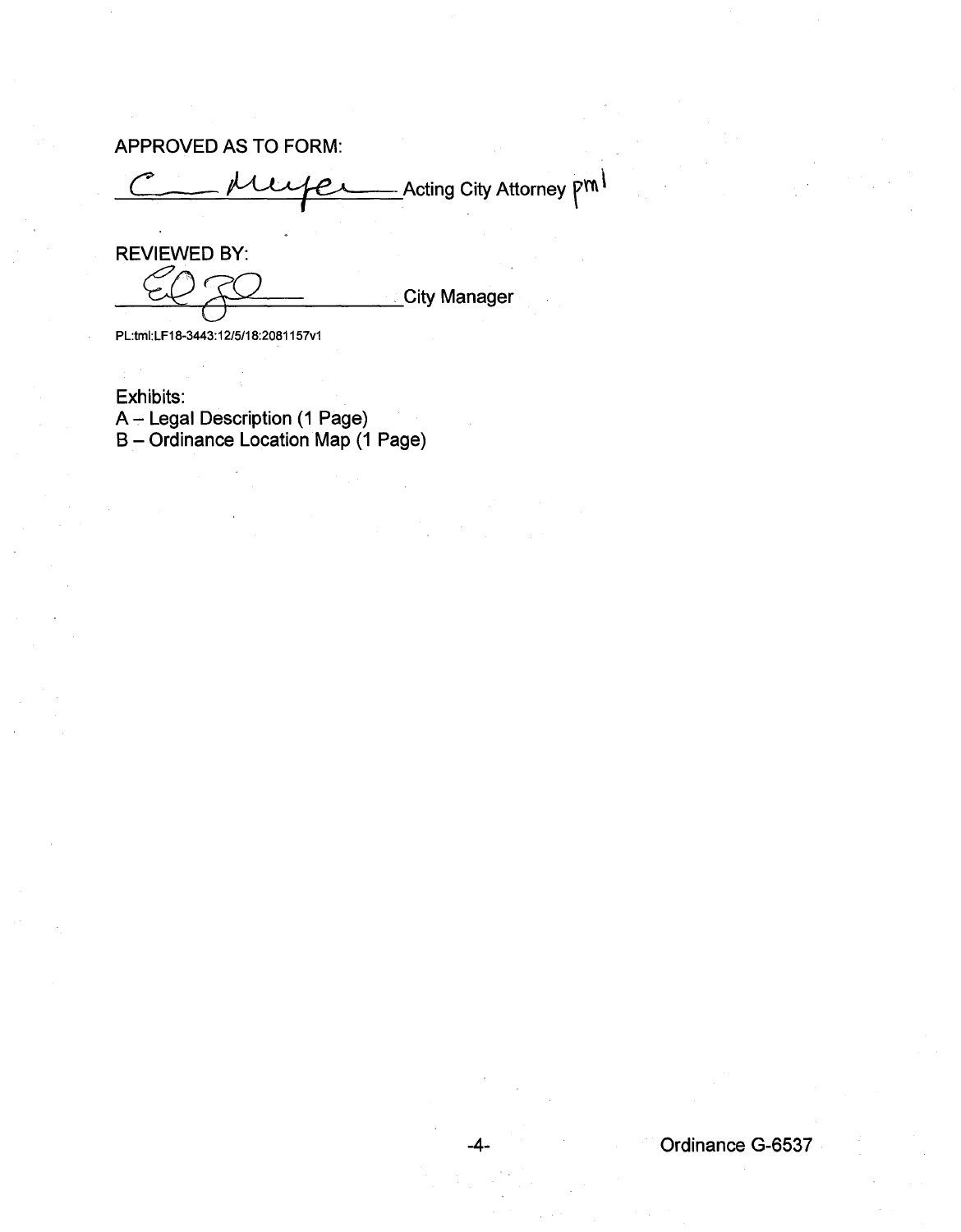## EXHIBIT A

## LEGAL DESCRIPTION FOR Z-22-18-2

A PORTION OF SECTION 31, TOWNSHIP 5 NORTH, RANGE 4 EAST OF THE GILA AND SALT RIVER BASE AND MERIDIAN, MARICOPA COUNTY, ARIZONA AS MORE PARTICULARLY DESCRIBED AS LOT 2, OF PRIMROSE- LOTS 1 AND 2, ACCORDING TO THE PLAT OF RECORD IN THE OFFICE OF THE COUNTY RECORDER OF MARICOPA COUNTY, ARIZONA, RECORDED IN BOOK 1131 OF MAPS, PAGE 38.